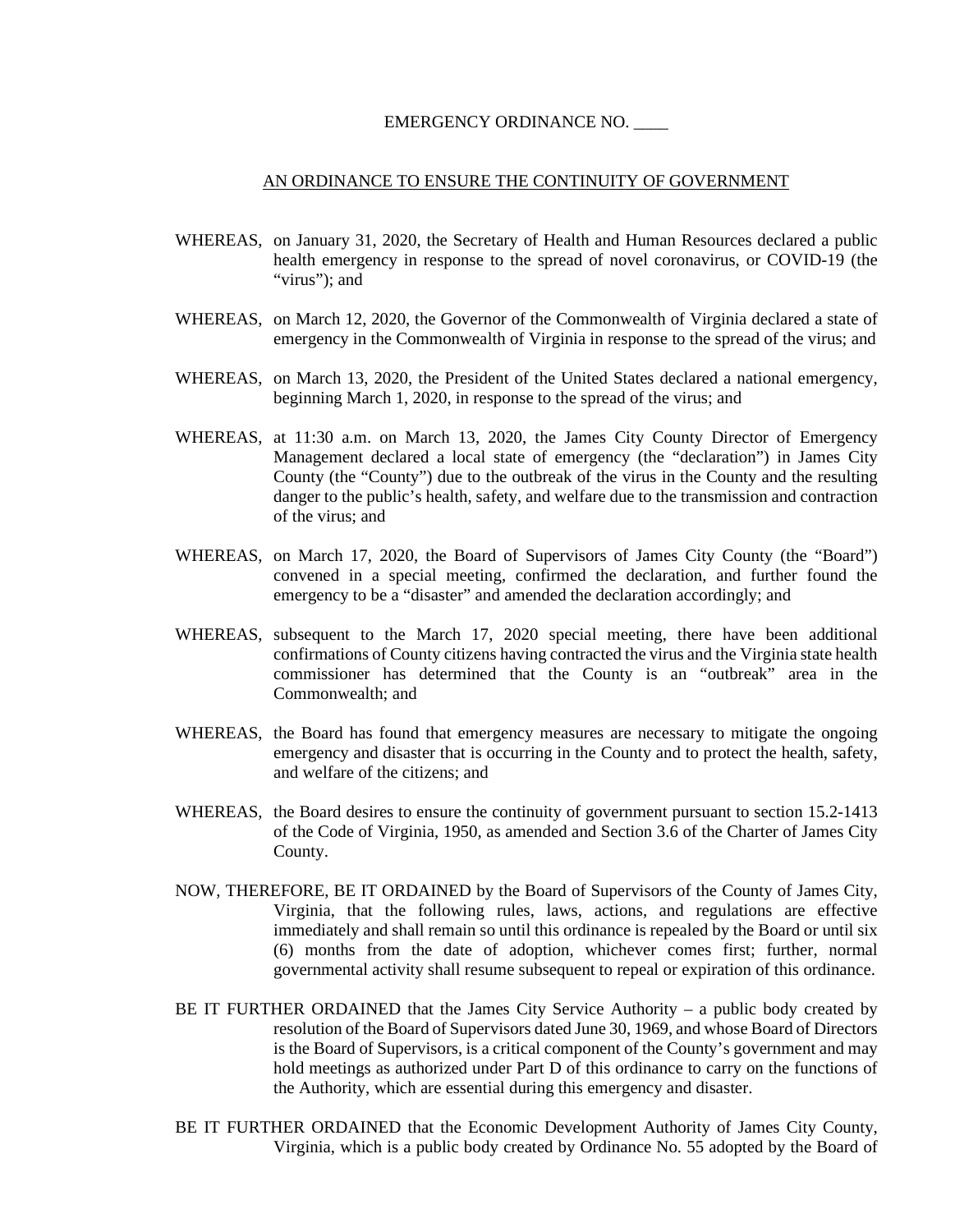Supervisors on September 8, 1969 – is a critical component of the County's government and may hold meetings as authorized under Part D of this ordinance to carry on the functions of the Authority, which are essential during this emergency and disaster.

BE IT FURTHER ORDAINED that this Emergency Ordinance is adopted in accordance with section 15.2-1427(F) of the Code of Virginia, 1950, as amended, and shall take effect immediately upon adoption; further, staff is directed to advertise its readoption at the Board of Supervisors' next regularly scheduled meeting in conformance with section 15.2-1427 of the Code of Virginia, 1950, as amended.

### **PART A. - GENERAL PROVISIONS**

#### **Sec. A-1. Declaration of policy.**

Because of the rapid spread of the novel coronavirus, COVID-19 (the "virus") in James City County and the designation of the County as an "outbreak area," the Board of Supervisors of James City County (the "Board") desires to ensure the continuation of effective, legally constituted leadership, authority, and responsibility in the governance of the County during this disaster, to ensure the continuation of essential government functions and responsibilities, and to facilitate the early resumption of functions temporarily suspended. The Board has found and declared it necessary to: (1) provide for additional officers who can exercise the powers and discharge the duties of the key executive, administrative, and legislative offices of the County in the event that the incumbents thereof are unable to perform the duties and functions of their offices during the disaster; (2) limit, modify, or suspend certain nonessential government functions; (3) temporarily suspend certain policies and regulations; and (4) limit or prohibit certain public interaction at County meetings, in County offices, and with County employees.

#### **Sec. A-2. Definitions.**

- (a) Board means the Board of Supervisors of James City County.
- (b) County Administrator means the County Administrator of James City County or his successor, Deputy, or emergency interim successor
- (c) County Charter means the Charter of the County of James City.
- (d) County Code means the Code of the County of James City, as amended.
- (e) Disaster means the effects caused by or related to the spread of the novel coronavirus, COVID-19, including but not limited to the injury or threat of injury to the public health, safety, and welfare and related damage, hardship, suffering, or loss of life.
- (f) Deputy means a person who is presently authorized by the Virginia Code, County Code, or County Charter to exercise all of the powers and discharge all of the duties of an office in the event that the office is vacant or at such times as it lacks administration due to the death, absence, or inability of the incumbent.
- (g) Emergency interim successor means a person designated pursuant to this chapter for temporary succession to the powers and duties, but not the office, of an officer in the event that such officer or a duly authorized deputy is unavailable to exercise the powers and discharge the duties of the office.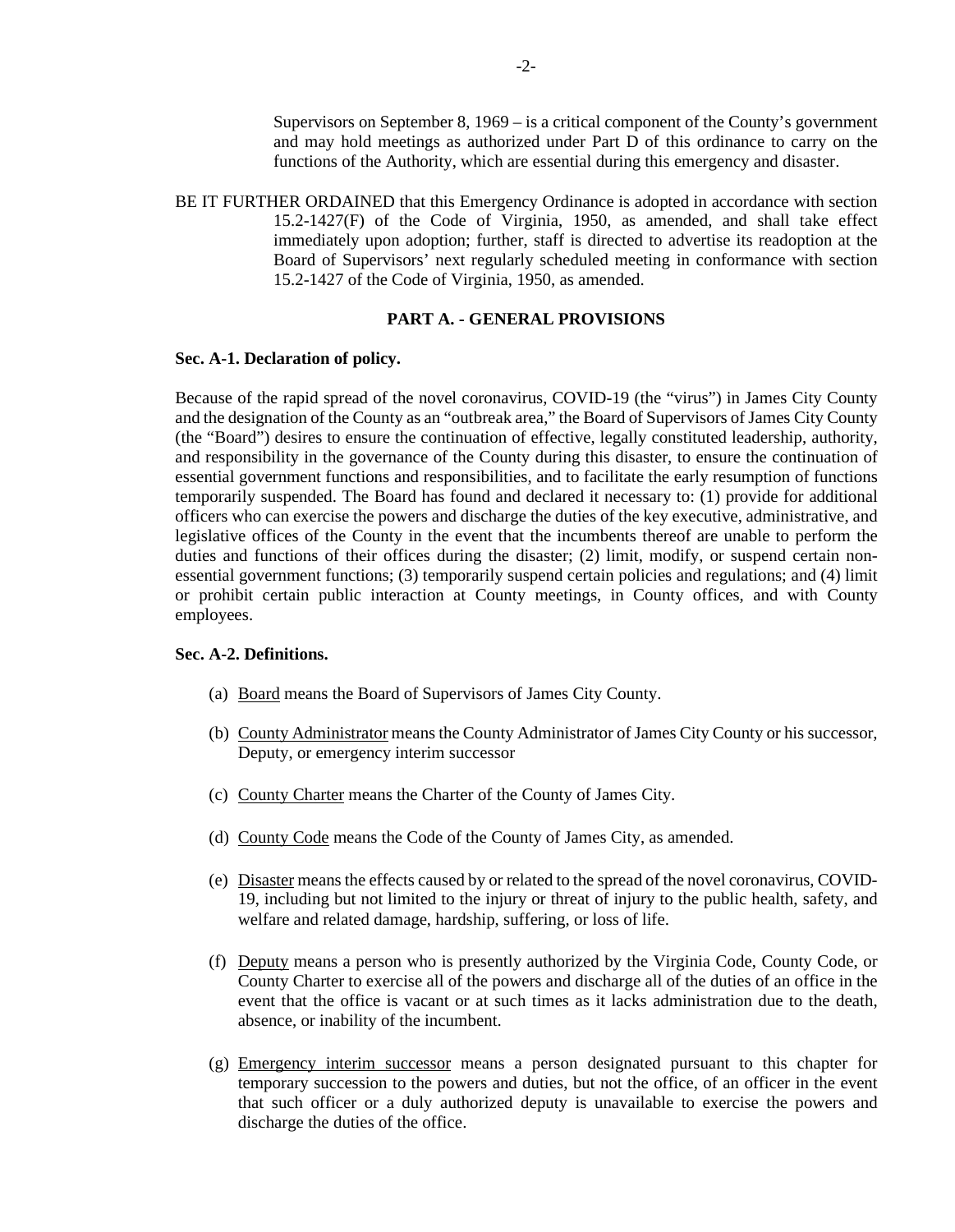- (h) Incumbent means the person who is entitled to exercise the powers and discharge the duties, and who is the holder, of an office by virtue of employment or appointment thereto as provided in the Virginia Constitution, Virginia Code, County Charter, and/or the ordinances of the County.
- (i) Manual means the James City County *Personnel Policies and Procedures Manual*, as amended.
- (j) Unavailable means either:
	- a. That a vacancy exists in an office and there is no duly authorized deputy to exercise all the powers and discharge all the duties of the office; or
	- b. That the incumbent (including any duly authorized deputy exercising the powers and discharging the duties of an office because of a vacancy) and his duly authorized deputy, and all of them if more than one, are absent from the County or unable, for physical, mental, or legal reason, to exercise the powers and discharge the duties of the office.
- (k) Virginia Code means the Code of Virginia, 1950, as amended.

# **PART B. - EMERGENCY INTERIM SUCCESSORS**

## **Sec. B-1. Applicability.**

The provisions of this Part shall apply, and authorization to designate emergency interim successors is granted, only to the following (collectively, the "Departments"):

- (a) All department heads and deputy department heads;
- (b) The Clerk of the Board of Supervisors;
- (c) The Director of Emergency Management;
- (d) Fire Marshal;
- (e) Animal Control Officer; and
- (f) The Zoning Administrator.

## **Sec. B-2. Designation.**

The incumbent of each Department shall designate in writing two or more emergency interim successors to the office and specify their rank in order of succession after any duly authorized deputy. The name, address, and rank in order of succession of each duly authorized deputy and each emergency interim successor shall be filed with the Director of Emergency Management within five (5) days of adoption of this ordinance, and all changes in the duly authorized deputies or in the designation or order of succession of emergency interim successor shall be filed with the Director of Emergency Management within two (2) days of such change. Designations of emergency interim successors and changes therein and in the order of succession thereof shall become effective when filed with the Director of Emergency Management.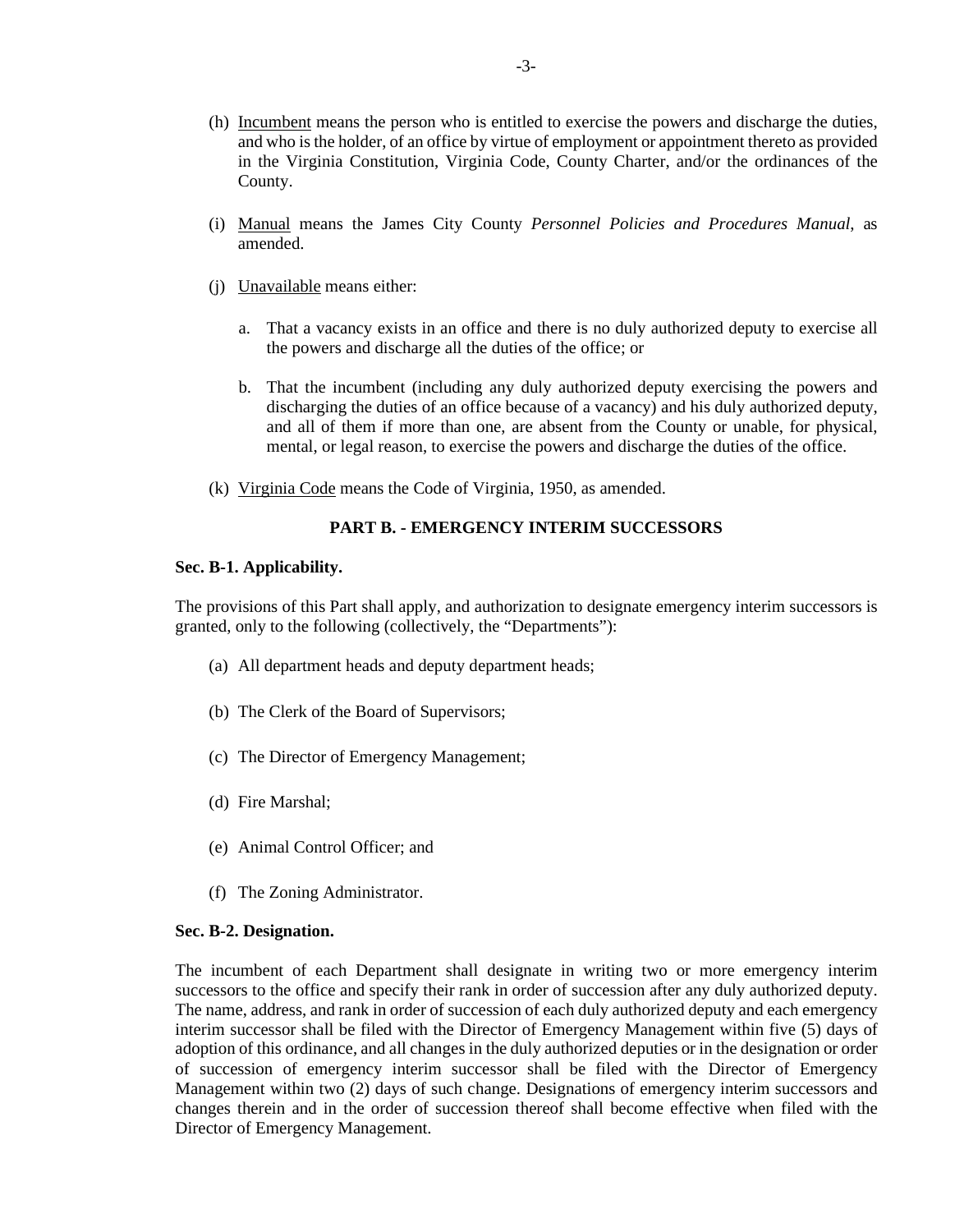## **Sec. B-3. Qualifications.**

No person shall be designated or serve as an emergency interim successor unless they are qualified to hold the office to which they are designated an emergency interim successor, but no provision of the County Code or of any ordinance prohibiting an officer or employee of the County from holding another office shall be applicable to an emergency interim successor. At the time of their designation, an emergency interim successor shall do such things, if any, as are required to qualify them to exercise the powers and discharge the duties of the office as to which they have been designated an emergency interim successor; provided, that the designation of an emergency interim successor for an office subject to confirmation by the Board shall be considered to have been appointed by adoption of this Ordinance and shall not require further approval of the Board to be effective.

# **Sec. B-4. Assumption of powers and duties of office.**

If, in the event that the incumbent of a Department becomes unavailable and any deputy is unavailable, the emergency interim successor to that office who is highest in rank in order of succession and who is not unavailable shall, except for the power to appoint emergency interim successors, exercise the powers and discharge the duties of the office. An emergency interim successor shall exercise the powers and discharge the duties of the office only until such time as the incumbent or deputy or an emergency interim successor higher in rank in order of succession becomes available to exercise the powers and discharge the duties of the office or until, where an actual vacancy exists, a successor is appointed.

## **Sec. B-5. Restrictions on persons to be designated.**

No person shall be designated as an emergency interim successor for two offices at the same time. No person who is a duly authorized deputy shall be designated as an emergency interim successor for any office.

## **Sec. B-6. Termination of authority.**

Notwithstanding any other provision of this ordinance, the County Administrator may at any time terminate the authority of any one or more, or all, emergency interim successors to exercise the powers and discharge the duties of office as herein provided. The Board of Supervisors may at any time terminate the authority of any emergency interim successor to the County Administrator.

# **PART C. - SUSPENSION OF ADOPTED POLICIES**

## **Sec. C-1. Suspension of Certain Chapters, Sections of the Manual**

- 1. The following sections in Chapter 2, Employment, of the Manual are suspended in their entirety:
	- a. Section 2.5, to allow the County to hire employees as needed without delay.
	- b. Section 2.8, to allow the County to promote, transfer, reinstate, and other needed job changes without delay.
	- c. Section 2.13, prior to initiating a reduction in workforce.
	- d. Section 2.14, to eliminate certain requirements prior to reducing Limited Term or Other positions.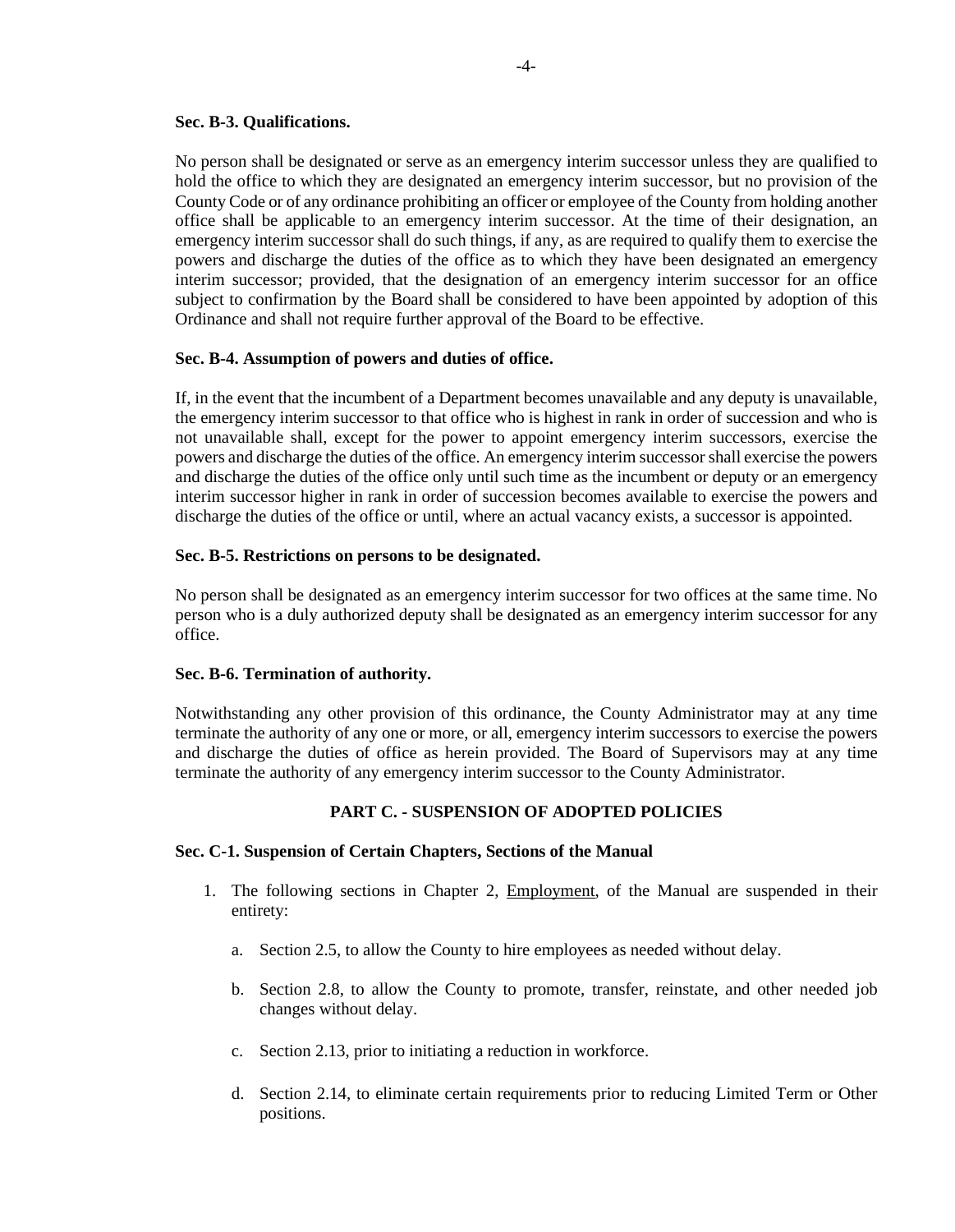- 2. The following sections in Chapter 4, Compensation Plan, of the Manual are suspended in their entirety:
	- a. Section 4.7, to allow greater flexibility in setting wages for new, reinstated, and rehired employees.
	- b. Section 4.14(G), to suspend pay discrepancy complaint process timelines.
- 3. The following sections in Chapter 5, Employee Benefits, of the Manual are suspended in their entirety:
	- a. Section 5.4, to allow the County to publish new leave guidance and categories as Federal/State Legislation emerges.
	- b. Sections  $5.6(C)(1)$  and (D) to allow Employee Assistance Counseling benefits to be extended to all staff and temporarily suspends the requirement to assist employees to access at least one fitness center.
	- c. Section 5.10 to allow the County to temporarily suspend new requests for Employer Assisted Home Ownership program.
- 4. The following section in Chapter 10, Diversity and Equal Opportunity, of the Manual is suspended in its entirety:
	- a. Section 10.10, to allow the County flexibility in timelines for resolving discrimination and harassment claims.
- 5. The following general changes are hereby made to Chapters 7, Standards of Conduct, and 8, Grievance Procedure, of the Manual:
	- a. Each and every deadline shall be multiplied by a factor of three (3). For example, a five (5) workday deadline shall be automatically changed to a fifteen (15) day deadline.

## **Sec. C-2. Suspension of Expedited Review Procedures**

All expedited review procedures provided by any County rule, regulation, and the County Code are hereby suspended.

## **Sec. C-3. Suspension of Inconsistent Policies**

The following are suspended to the extent they are inconsistent with this ordinance and its authorizations:

- (a) Policies adopted by the Board or its subordinate committees, commission, or boards;
- (b) James City County Administrative Regulations.

# **Sec. C-4. Tolling of all Time Limits in the Event of an Order or Declaration that Requires the Complete or Partial Closure of County Offices.**

Upon a declaration that residents of the County are ordered to stay at home or are otherwise prevented from coming to any County office, all deadlines, wherever found, including but not limited to the Virginia Code, the County Code, County Ordinances, the Manual, or otherwise, shall be tolled during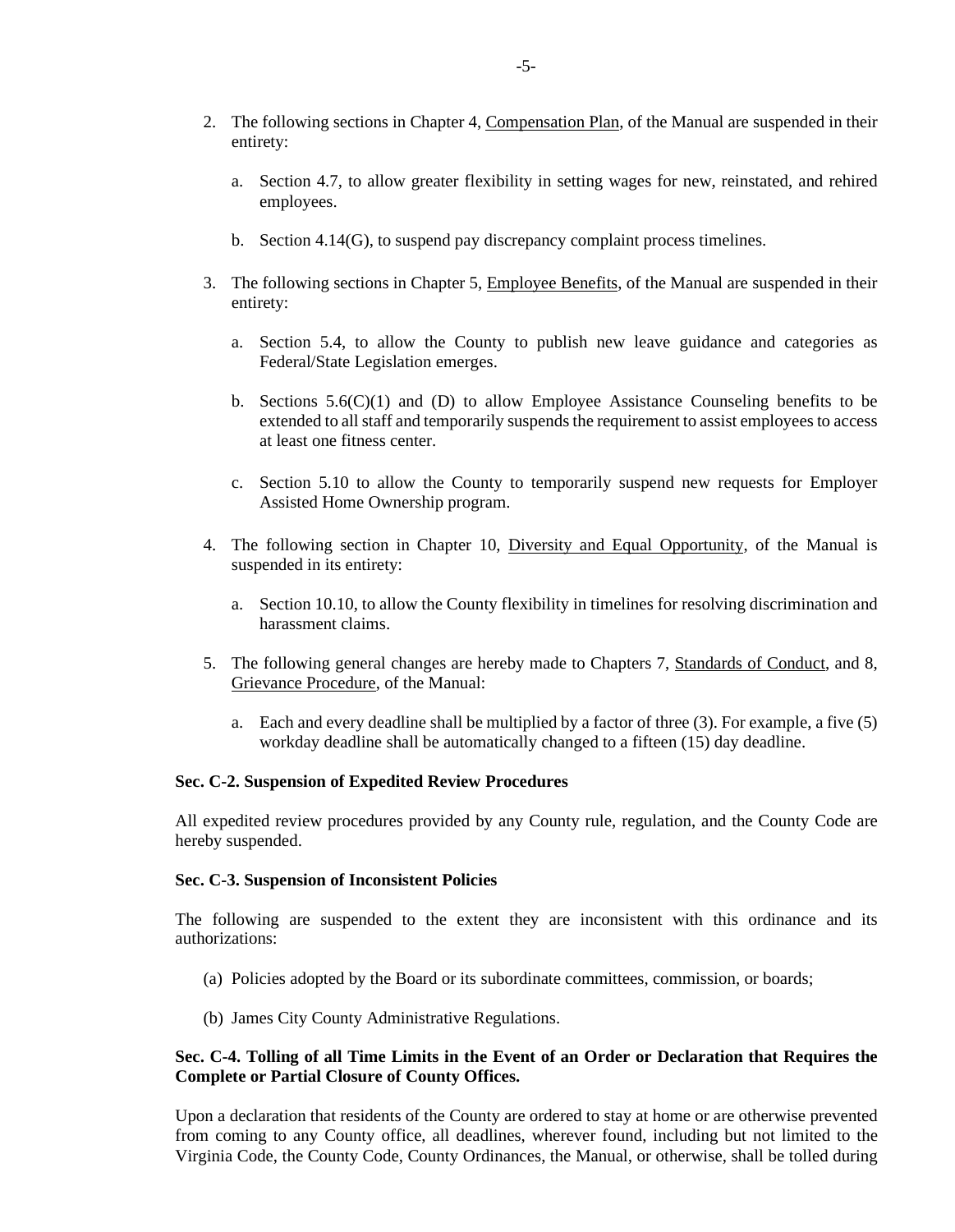such time.

## **PART D. - LIMITATION ON PERSON-TO-PERSON CONTACT**

### **Sec. D-1 Public Buildings, Facilities, and Real Property**

The County Administrator is empowered and directed to restrict public from entering or congregating around County-owned buildings, facilities, and real property in the least restrictive manner as reasonably necessary to ensure the health, safety, and welfare of the public and County staff.

## **Sec. D-2. Public Meetings**

Any regularly scheduled, special, or emergency meeting of the Board of Supervisors or any subordinate board, committee, or commission, may be held by solely electronic or telephonic means without a quorum of members physically present so long as the following criteria are satisfied:

- (a) All meetings shall have a live audio or video broadcast accessible through the County website, a public access channel, or a dial-in audio number.
- (b) The agenda for any meeting held under this ordinance shall:
	- (1) affirmatively state that the meeting shall be held remotely pursuant to this ordinance;
	- (2) identify a person responsible for receiving public comment (the "Deputy Clerk"); and
	- (3) contain a notice of the opportunities for public access and participation.
- (c) Previously-scheduled Regular Meetings:
	- (1) Agendas and the associated materials shall be posted on the County website at least seven (7) days in advance of the meeting.
	- (2) Public Comment: Citizens may provide written comments (including e-mail) to the Deputy Clerk. If available, citizens may provide audio comments to a dedicated voicemail as may be indicated on the agenda. Normal rules of order shall apply to all comments and any comments found to be out of order or obscene shall not be included in the record of the meeting.
	- (3) Public Hearings: Any non-emergency public hearing items may be postponed until a date certain unless inconsistent with other statutory requirements. If an item requires statutory notice and hearing, including under Virginia Code § 15.2-2204, the following procedures shall apply:
		- i. The notice shall specify the time and place of hearing and the means by which persons affected may appear and present their views.
		- ii. The hearing shall occur not less than five days nor more than 21 days after the second advertisement appears in such newspaper.
		- iii. Applicant shall be given the opportunity to provide an electronic presentation to the public body of up to fifteen (15) minutes.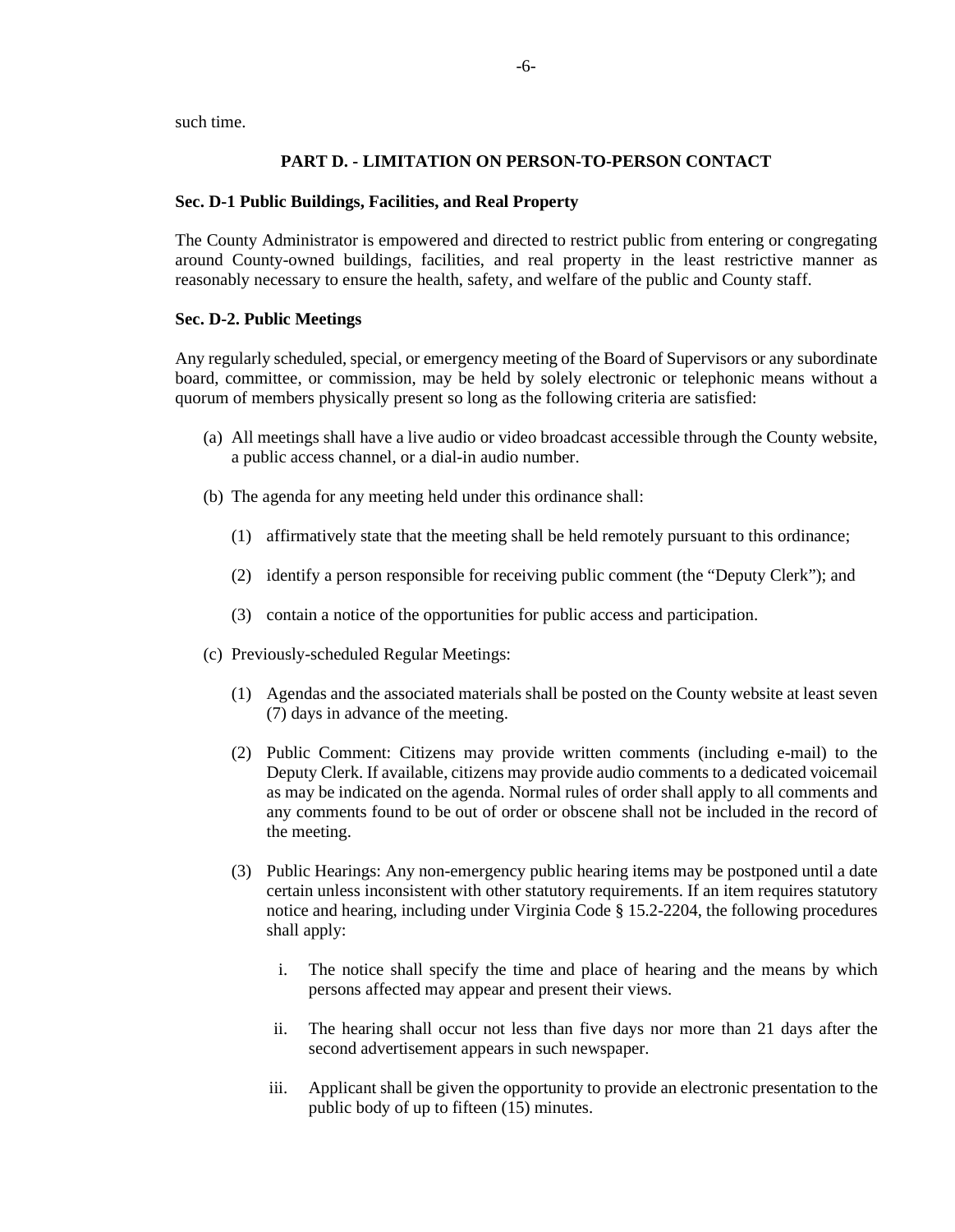- iv. Interaction between the applicant and public body will occur via an interactive video or audio chat.
- v. Following the applicant's presentation, if any, to the public body, affected citizens shall be allowed to provide written comments, or audio comments of up to five (5) minutes.
- (d) Special Meetings:
	- (1) Notice of special meetings and the agendas and associated materials shall be posted on the County website within a reasonable time of being made available to the public body by the Deputy Clerk.
	- (2) Public Comment: Citizens may provide written comments (including email) to the Deputy Clerk related to any agenda item. Citizens may provide audio comments to a dedicated voicemail as indicated on the agenda. Normal rules of order shall apply to all comments and any comments found to be unrelated to agenda items, out of order, or obscene shall not be included in the record of the meeting.
- (e) Emergency Meetings:
	- (1) Agendas and the associated materials shall be posted on the County website within a reasonable time of being made available to the public body by the Deputy Clerk.
	- (2) Opportunities for public access and participation during any emergency meeting shall be given using the best available method under the circumstances.
	- (3) The nature of the emergency shall be reflected in the minutes of the meeting.
	- (4) All actions taken at an emergency meeting shall be ratified at a later regular or special meeting.
- (f) The fact that the meeting was held by electronic communication means, the type of electronic communication means by which the meeting was held, and the opportunities for public access and participation shall be reflected in the minutes of the meeting.

Any item on an agenda for a regularly scheduled, special, or emergency meeting held hereunder may be continued until a later time or date for the purposes of reviewing and considering input provided by the public.